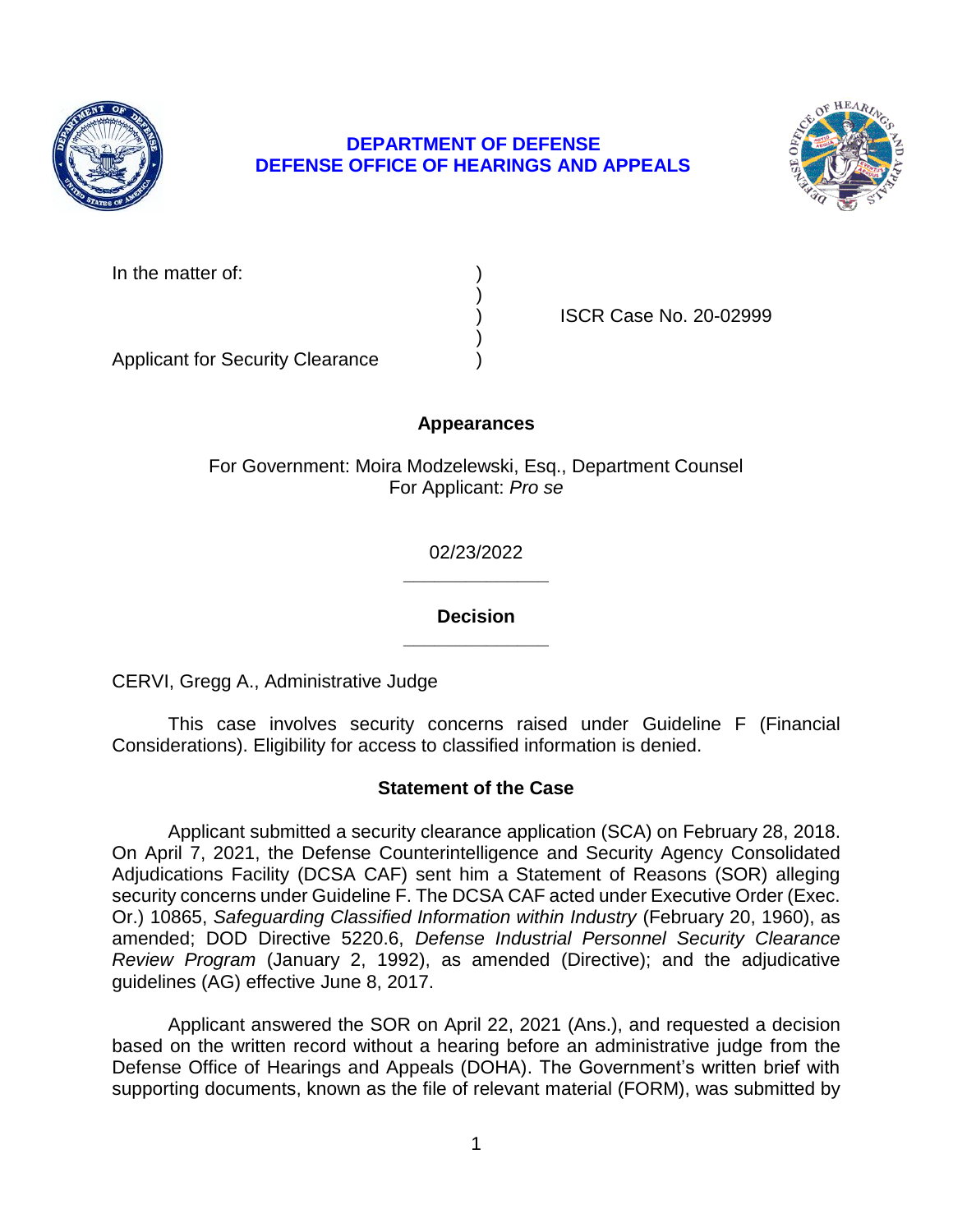Department Counsel on August 25, 2021. A complete copy of the FORM was provided to Applicant, who was afforded an opportunity to file objections and submit material to refute, rebut, or mitigate the security concerns. Applicant received the FORM on September 2, 2021. He did not respond to the FORM, object to the Government's exhibits, or submit additional documentary evidence for my consideration. The case was assigned to me on November 9, 2021. Government Exhibits (GE) 1 through 4 are admitted into evidence without objection.

#### **Findings of Fact**

 Applicant is 41 years old. He has been employed by a defense contractor as a 2017. He is currently in divorce proceedings. He has two children. He earned a bachelor's security technician since January 2010. He married in 2003, and separated in August degree in 2015. He has held a security clearance since 2006.

 The SOR alleges 15 delinquent consumer debts, including credit cards, loans, and a repossessed recreational vehicle, totaling about \$115,435. In his Answer to the SOR, Applicant admitted all of the SOR allegations with explanations, but he provided no documentation of their status at that point. The evidence provided in the FORM is reliable and sufficient to support the SOR allegations. His credit reports show many of his delinquent debts arose in 2017 and 2018.

 SOR ¶¶ 1.a, 1.b, 1.d – 1.n, allege delinquent accounts charged off or in collections status. Applicant claimed the accounts are disputed with his spouse, and he is working with his attorney and spouse to resolve them. Applicant provided insufficient evidence to show that these accounts have been or are likely to be resolved.

SOR **[1** 1.c alleges a charged-off account for a recreational vehicle that was repossessed. Applicant claimed that he should have been permitted to make his account current before it was sold. He stated that he is working with his attorney and spouse to resolve the debt, but that the creditor has not answered his questions. Applicant provided insufficient evidence to show that these accounts have been or are likely to be resolved.

SOR ¶ 1.o is a small payday loan account in collections. Applicant admits that he owed money "at one point" to the lender, but is not sure about its current status. He intends to call the lender and inquire. Applicant provided insufficient evidence to show that these accounts have been or are likely to be resolved.

 Applicant reported in his subject interview to a government investigator that he began to fall behind on his credit payments in June 2017. He had home maintenance issues to address at the time. He separated from his spouse in August 2017, but his spouse did not work full time. He moved out of the family home and lived in hotels using his credit cards for those expenses, which increased his debt. He intended to sell his home and attend financial counseling, but was searching for a reputable company.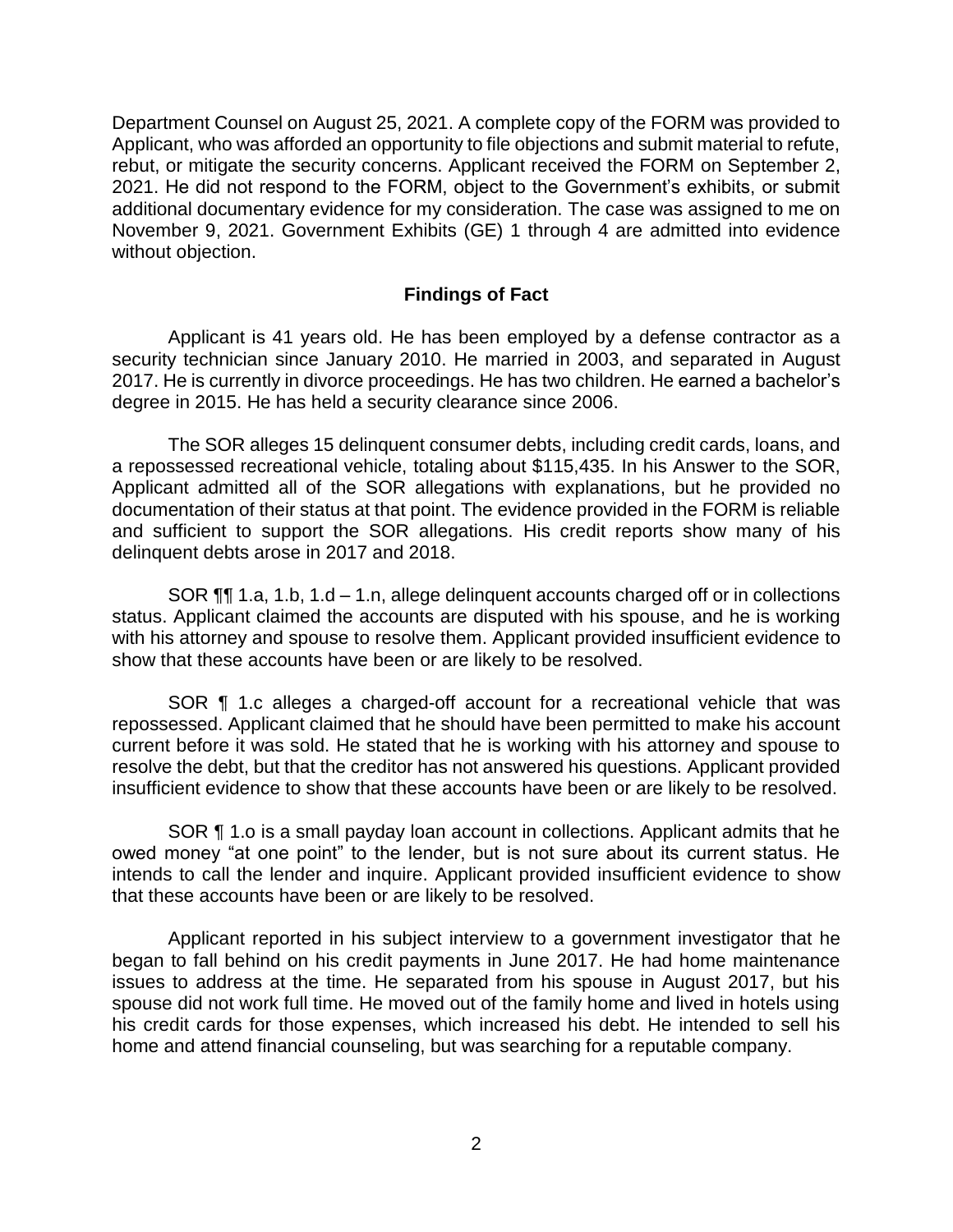Applicant stated that he is aware of his debts although some have been sold to collection companies. He monitors his credit reports and has made some inquiries, but has not received satisfactory replies. In some cases, he has made payments, but they have not been recorded. Although the delinquent accounts are in his name, they were accumulated during their marriage. Applicant expects his spouse to contribute to resolution of the debts, but she has not done so at this point. He hired an attorney to assist him with his divorce, and to attempt to negotiate a settlement agreement with his former spouse. Applicant provided no recent documentary evidence for the record of his current financial status, debt disputes or settlement agreements, or any credit counseling.

#### **Policies**

 "[N]o one has a 'right' to a security clearance." *Department of the Navy v. Egan*, 484 U.S. 518, 528 (1988). As Commander in Chief, the President has the authority to "control access to information bearing on national security and to determine whether an individual is sufficiently trustworthy to have access to such information." *Id.* at 527. The President has authorized the Secretary of Defense or his designee to grant applicants eligibility for access to classified information "only upon a finding that it is clearly consistent with the national interest to do so." Exec. Or. 10865 § 2.

 National security eligibility is predicated upon the applicant meeting the criteria contained in the adjudicative guidelines. These guidelines are not inflexible rules of law. Instead, recognizing the complexities of human behavior, an administrative judge applies these guidelines in conjunction with an evaluation of the whole person. An administrative administrative judge must consider a person's stability, trustworthiness, reliability, discretion, character, honesty, and judgment. AG ¶ 1(b). judge's overarching adjudicative goal is a fair, impartial, and commonsense decision. An

 The Government reposes a high degree of trust and confidence in persons with access to classified information. This relationship transcends normal duty hours and endures throughout off-duty hours. Decisions include, by necessity, consideration of the possible risk that the applicant may deliberately or inadvertently fail to safeguard classified information. Such decisions entail a certain degree of legally permissible extrapolation about potential, rather than actual, risk of compromise of classified information.

 Clearance decisions must be made "in terms of the national interest and shall in no sense be a determination as to the loyalty of the applicant concerned." Exec. Or. 10865 § 7. Thus, a decision to deny a security clearance is merely an indication the applicant has not met the strict guidelines the President and the Secretary of Defense have established for issuing a clearance.

 Initially, the Government must establish, by substantial evidence, conditions in the personal or professional history of the applicant that may disqualify the applicant from being eligible for access to classified information. The Government has the burden of establishing controverted facts alleged in the SOR. *Egan*, 484 U.S. at 531. "Substantial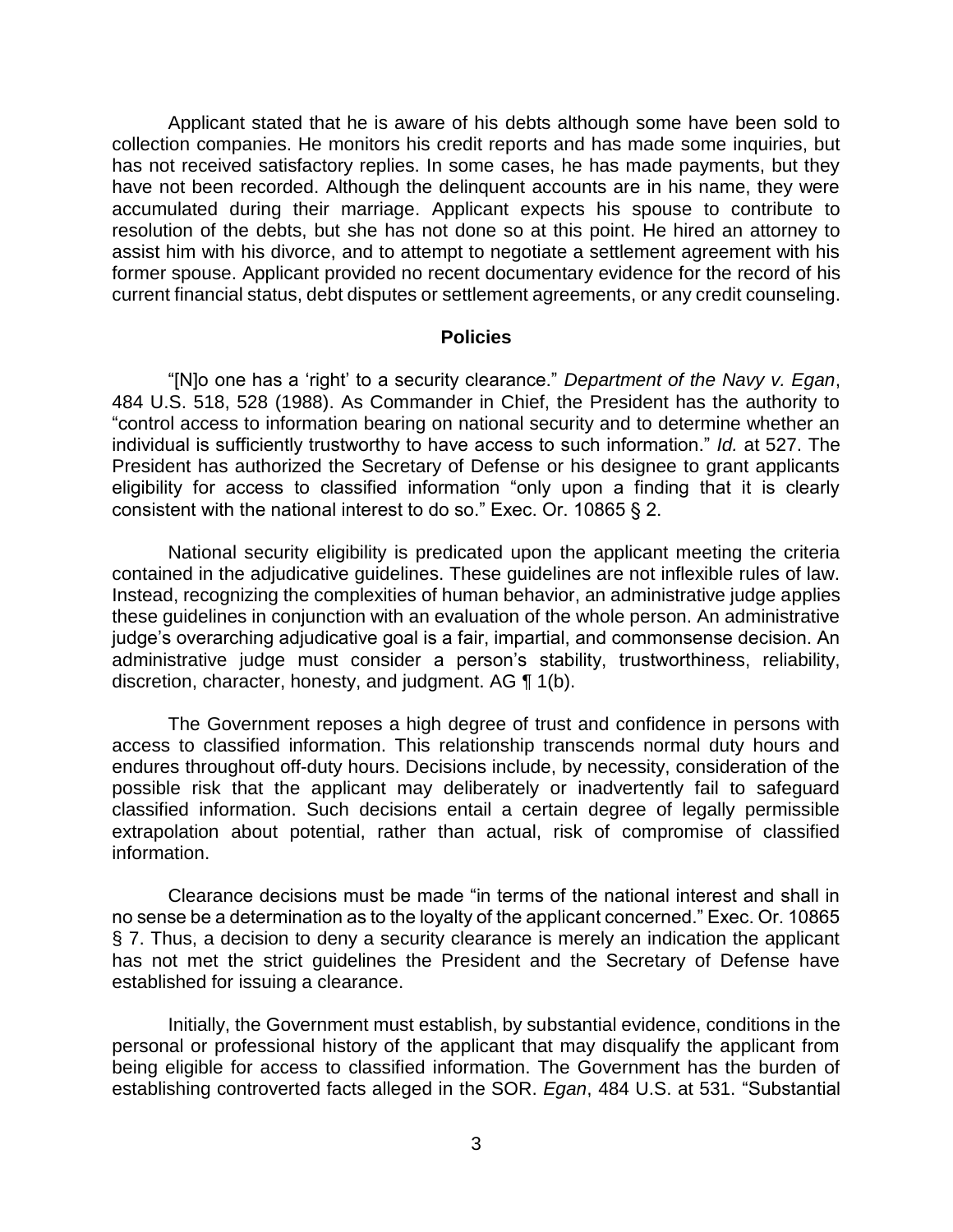evidence" is "more than a scintilla but less than a preponderance." *See v. Washington Metro. Area Transit Auth.*, 36 F.3d 375, 380 (4th Cir. 1994). The guidelines presume a nexus or rational connection between proven conduct under any of the criteria listed therein and an applicant's security suitability. *See, e.g.,* ISCR Case No. 12-01295 at 3 (App. Bd. Jan. 20, 2015).

 Once the Government establishes a disqualifying condition by substantial evidence, the burden shifts to the applicant to rebut, explain, extenuate, or mitigate the facts. Directive ¶ E3.1.15. An applicant has the burden of proving a mitigating condition, and the burden of disproving it never shifts to the Government. *See, e.g.,* ISCR Case No. 02-31154 at 5 (App. Bd. Sep. 22, 2005).

An applicant "has the ultimate burden of demonstrating that it is clearly consistent with the national interest to grant or continue his security clearance." ISCR Case No. 01- 20700 at 3 (App. Bd. Dec. 19, 2002). "[S]ecurity clearance determinations should err, if they must, on the side of denials." *Egan*, 484 U.S. at 531; *see,* AG ¶ 1(d).

## **Analysis**

## **Guideline F: Financial Considerations**

The security concern under this quideline is set out in AG ¶ 18:

 Failure to live within one's means, satisfy debts, and meet financial obligations may indicate poor self-control, lack of judgment, or unwillingness to abide by rules and regulations, all of which can raise questions about an individual's reliability, trustworthiness, and ability to protect classified or sensitive information. . . .

The relevant disqualifying conditions under AG ¶ 19 include:

(a) inability to satisfy debts; and

(c) a history of not meeting financial obligations.

 Applicant's admissions and documentary evidence in the record are sufficient to establish disqualifying conditions AG ¶¶ 19(a) and (c).

The following mitigating conditions under AG ¶ 20 are potentially relevant:

(a) the behavior happened so long ago, was so infrequent, or occurred under such circumstances that it is unlikely to recur and does not cast doubt on the individual's current reliability, trustworthiness, or good judgment;

(b) the conditions that resulted in the financial problem were largely beyond the person's control (e.g., loss of employment, a business downturn,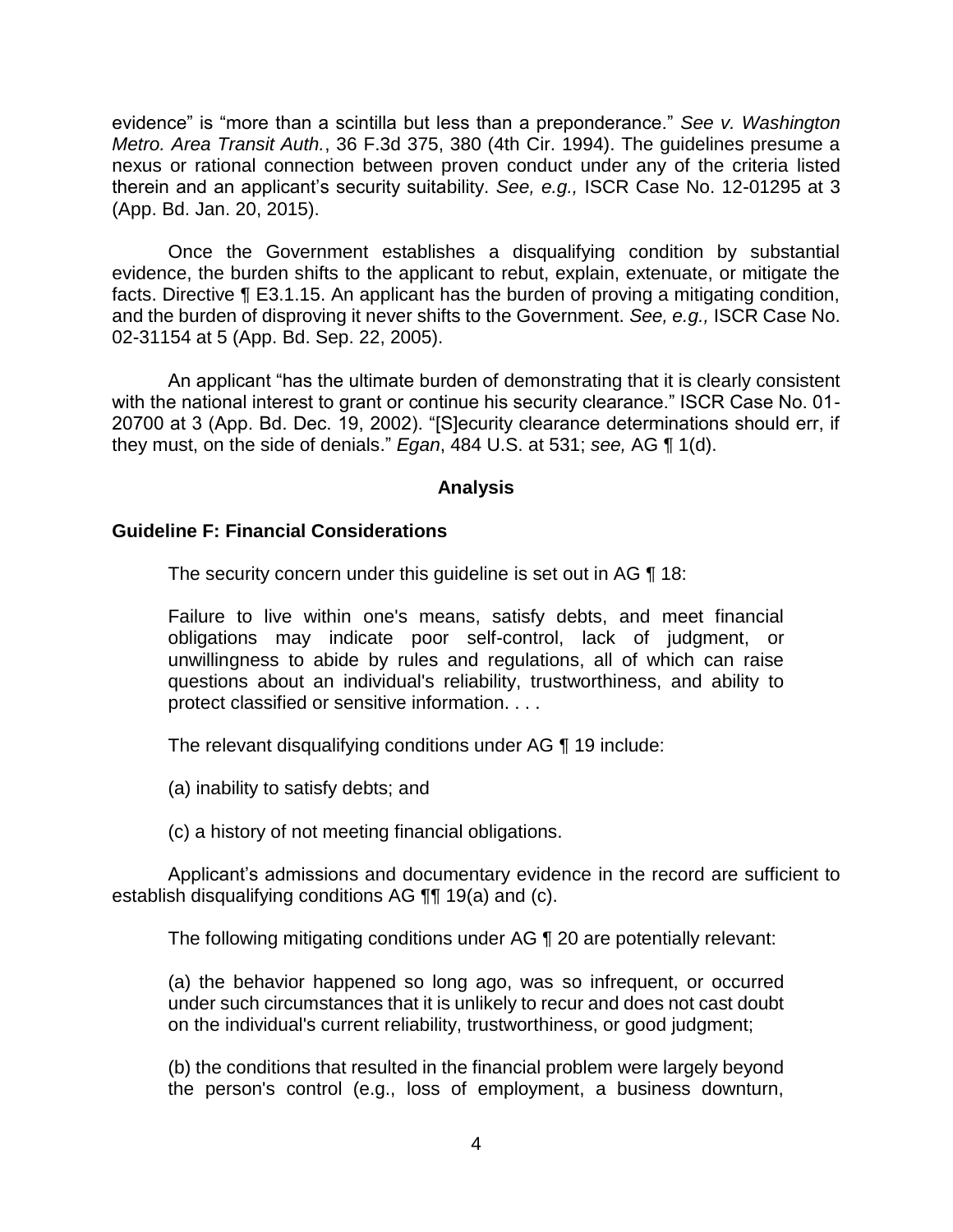unexpected medical emergency, a death, divorce or separation, clear victimization by predatory lending practices, or identity theft), and the individual acted responsibly under the circumstances;

(d) the individual initiated and is adhering to a good-faith effort to repay overdue creditors or otherwise resolve debts; and

(e) the individual has a reasonable basis to dispute the legitimacy of the past-due debt which is the cause of the problem and provides documented proof to substantiate the basis of the dispute or provides evidence of actions to resolve the issue.

 Applicant claims to have incurred most of his debts during his marriage with his spouse, and says that since his separation, she has been unwilling to contribute toward resolution of the debts. Applicant is unable to resolve them or he has been unable to make significant progress to their resolution.

 Applicant's unresolved debts are numerous, long-standing, and a continuing financial concern. Additionally, his overall financial responsibility has been significantly impugned and he has done little to resolve his debts despite knowing of their security significance since he was interviewed in 2018 and despite having a reliable employment history in his current job since January 2020.

 Although Applicant's financial condition as a result of the separation may have been compromised by his spouse's current inability or unwillingness to contribute to debt payments, he remains responsible for the debts and has not made significant progress toward resolving them. An applicant who waits until his clearance is in jeopardy before resolving debts may be lacking in the judgment expected of those with access to classified information. ISCR Case No. 16-01211 (App. Bd. May 30, 2018). A promise to resolve debts in the future is not a substitute for a track record of making payments in a timely manner or otherwise acting in a financially responsible manner. ISCR Case No. 17-04110 (App. Bd. Sep. 26, 2019). Applicant has not shown sufficient evidence of his plan of action to address his debts, despite being over four years since separating from his spouse. Also, there is no evidence that he sought personal financial counseling to address his unique circumstances except for his divorce attorney trying to negotiate a settlement with his spouse.

 Based on the record presented, I am not persuaded that Applicant's remaining debts will be satisfactorily resolved. I also have not been presented with sufficient evidence showing Applicant's current financial status, ability to pay debts and expenses in a timely manner, and any formal personal financial counseling to assist him in avoiding these reasons, none of the mitigating conditions fully apply to the SOR debts and his future financial mistakes. As a result, and without more documentary evidence, I remain doubtful about Applicant's current reliability, trustworthiness, and good judgment. For overall financial responsibility.